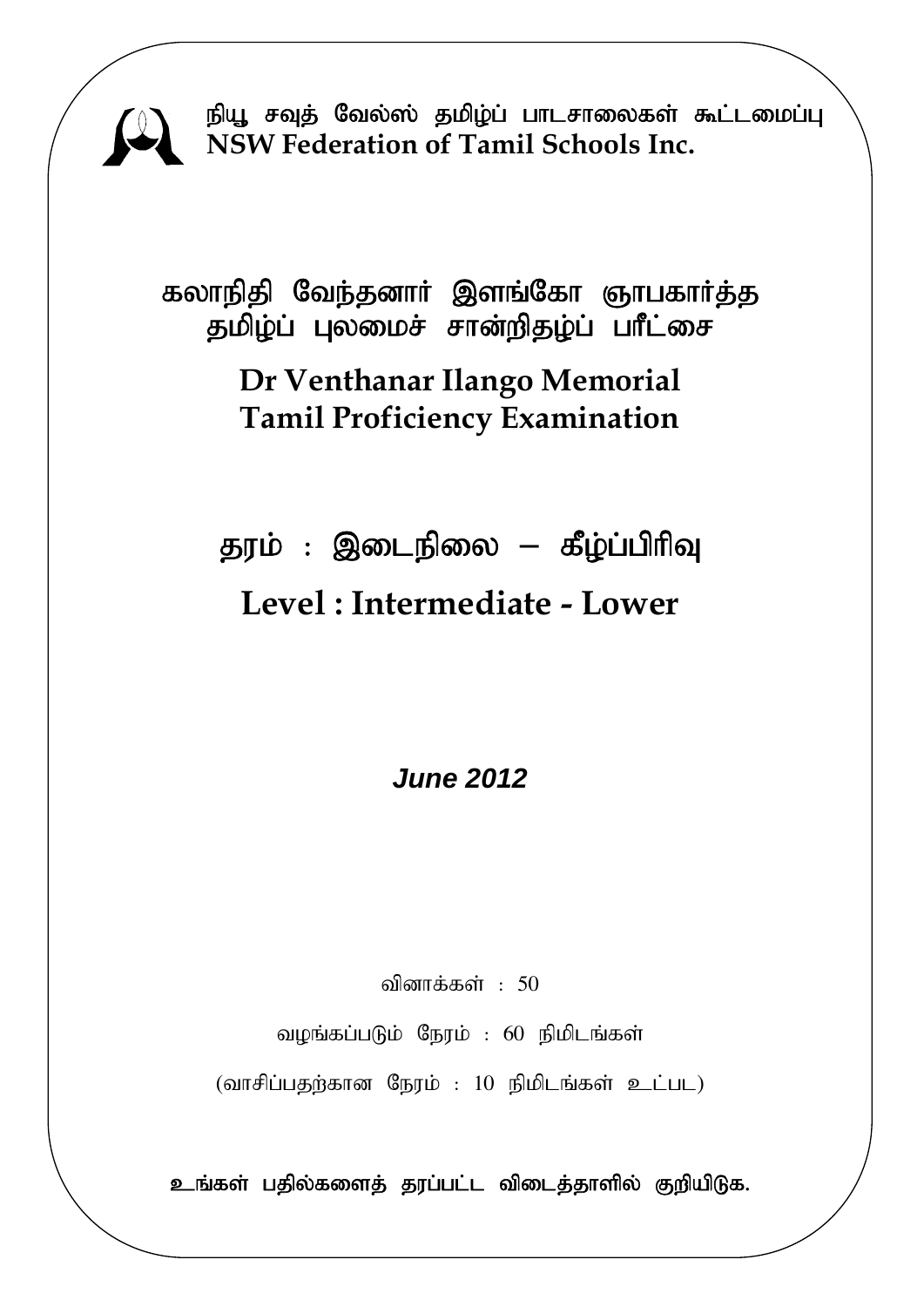வினாக்கள்:  $1-5$ கீறிட்ட இடங்களுக்குப் பொருத்தமான சொற்களைத் தெரிவு செய்து உரைப்பகுதியைப் பூரணப்படுத்துக.

**Choose the most suitable word(s) for the underlined space to complete the paragraph.** 

### ஆழிப்பேரலை (Tsunami)



கடலில் தோன்றும் மிகவும் நீளமான தொடர் அலைகளின் தாக்கம் (1) எனப்படும். பொதுவாக இந்த அலைகள் பெரிதாகவும் செங்குத்தாகவும் உருவாவதால் (2) \_\_\_\_\_\_\_\_\_\_\_\_\_\_\_\_\_\_\_ epyg; gFjpf;F ngUk; mstpyhd ePH js;sg;gLfpd;wJ. கடலுக்குக் கீழ் அல்லது கடலை அண்மித்த பகுதிகளில் ஏற்படும் (3)\_\_\_\_\_\_\_\_\_\_\_\_\_\_\_\_\_\_\_\_\_ fhuzkhf Mopg;Nguiy cUthfpd;wJ. ,e;j (4) \_\_\_\_\_\_\_\_\_\_\_\_\_\_\_\_\_\_\_\_\_\_\_\_\_\_\_ கடலோரப் பகுதியில் வாழும் மக்களுக்கும் அவர்கள் உடமைகளுக்கும் மிகப்பெரும் (5)\_\_\_\_\_\_\_\_\_\_\_\_\_\_\_\_\_\_\_\_ Vw;gLj;JfpwJ.

- $(a)$  நில அதிர்வு
- $(b)$  அழிவை
- (c) ஆழிப்பேரலை
- $(d)$  தாழ்ந்த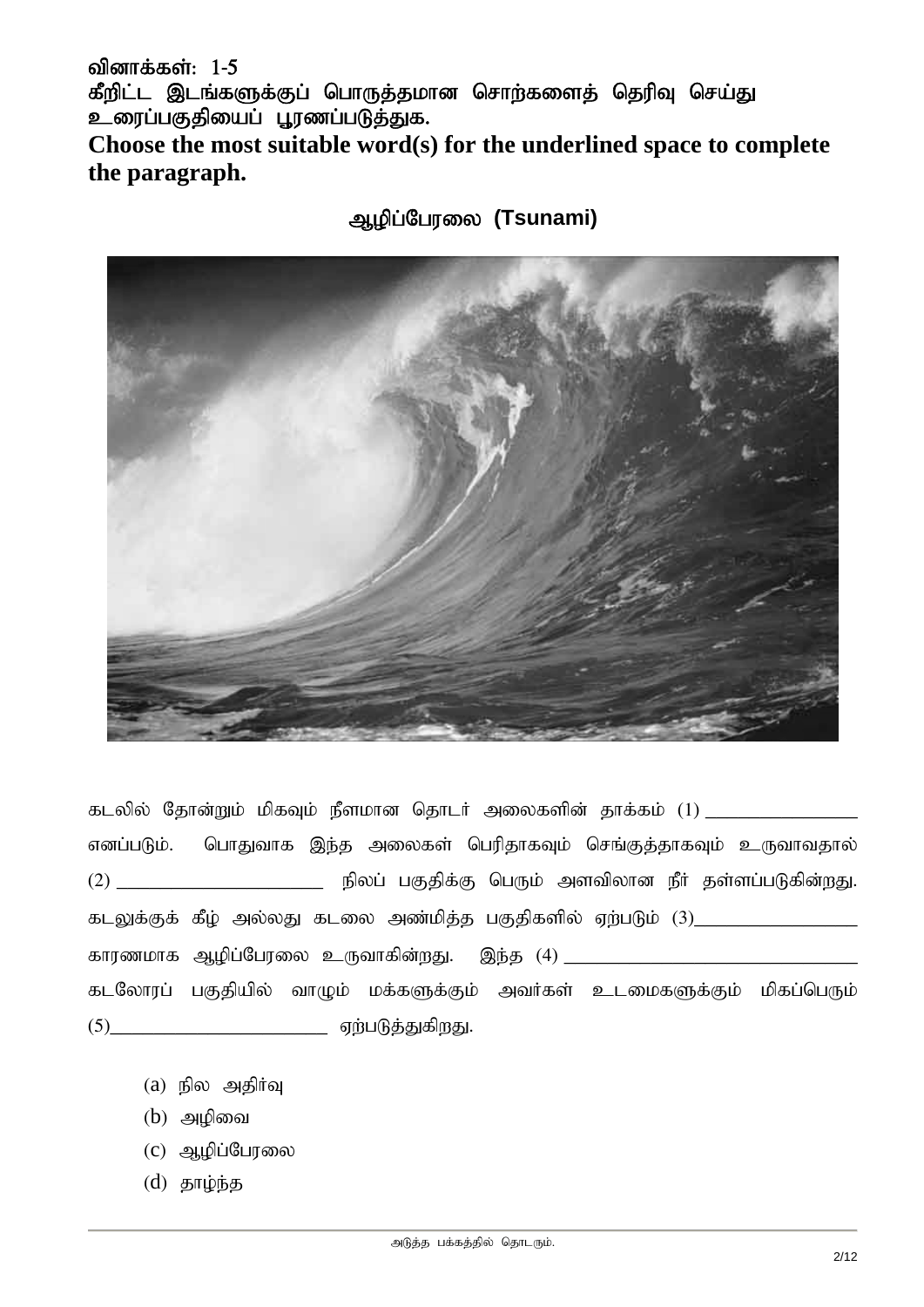6 முதல் 10 வரையுள்ள வினாக்களுக்கு கோடிட்ட இடத்தில் மிகவும் பொருத்தமான சொல்லைத் தெரிவு செய்க. **For questions 6 – 10, choose the correct word for the underlined space to complete the statements.** 

|                   | (a) இயற்றப்பட்டது                                                                      |  |  |  |
|-------------------|----------------------------------------------------------------------------------------|--|--|--|
|                   | $(b)$ இயற்றினார்                                                                       |  |  |  |
|                   | $(c)$ இயற்றியது                                                                        |  |  |  |
|                   | (d) இயற்றவில்லை                                                                        |  |  |  |
|                   |                                                                                        |  |  |  |
|                   | $(a)$ வலிமையானவை                                                                       |  |  |  |
|                   | (b) வட்டமானவை                                                                          |  |  |  |
|                   | (c) வலிமையானது                                                                         |  |  |  |
|                   | (d) எளிமையானது                                                                         |  |  |  |
|                   |                                                                                        |  |  |  |
|                   | (a) நடைபெறும்                                                                          |  |  |  |
|                   | (b) நடைபெறுகிறது                                                                       |  |  |  |
|                   | (c) நடக்கிறது                                                                          |  |  |  |
|                   | (d) நடைபெற்றது                                                                         |  |  |  |
|                   | 9. பிரதம விருந்தினர் பரிசில்களை<br><u> 1990 - Johann Barbara, martin amerikan basa</u> |  |  |  |
|                   | $(a)$ வழங்கினார்                                                                       |  |  |  |
| (b)               | வலங்கினார்                                                                             |  |  |  |
| (c)               | வளங்கினார்                                                                             |  |  |  |
|                   | (d) வழங்கப்பட்டது                                                                      |  |  |  |
| 10. வேடனின் மனைவி | <u> 1980 - Jan Barnett, fransk politiker (d. 1980)</u>                                 |  |  |  |
| (a)               | குறத்தி                                                                                |  |  |  |
| (b)               | வேட்டுவிச்சி                                                                           |  |  |  |
| (c)               | வேதி                                                                                   |  |  |  |

 $(d)$  கள்ளி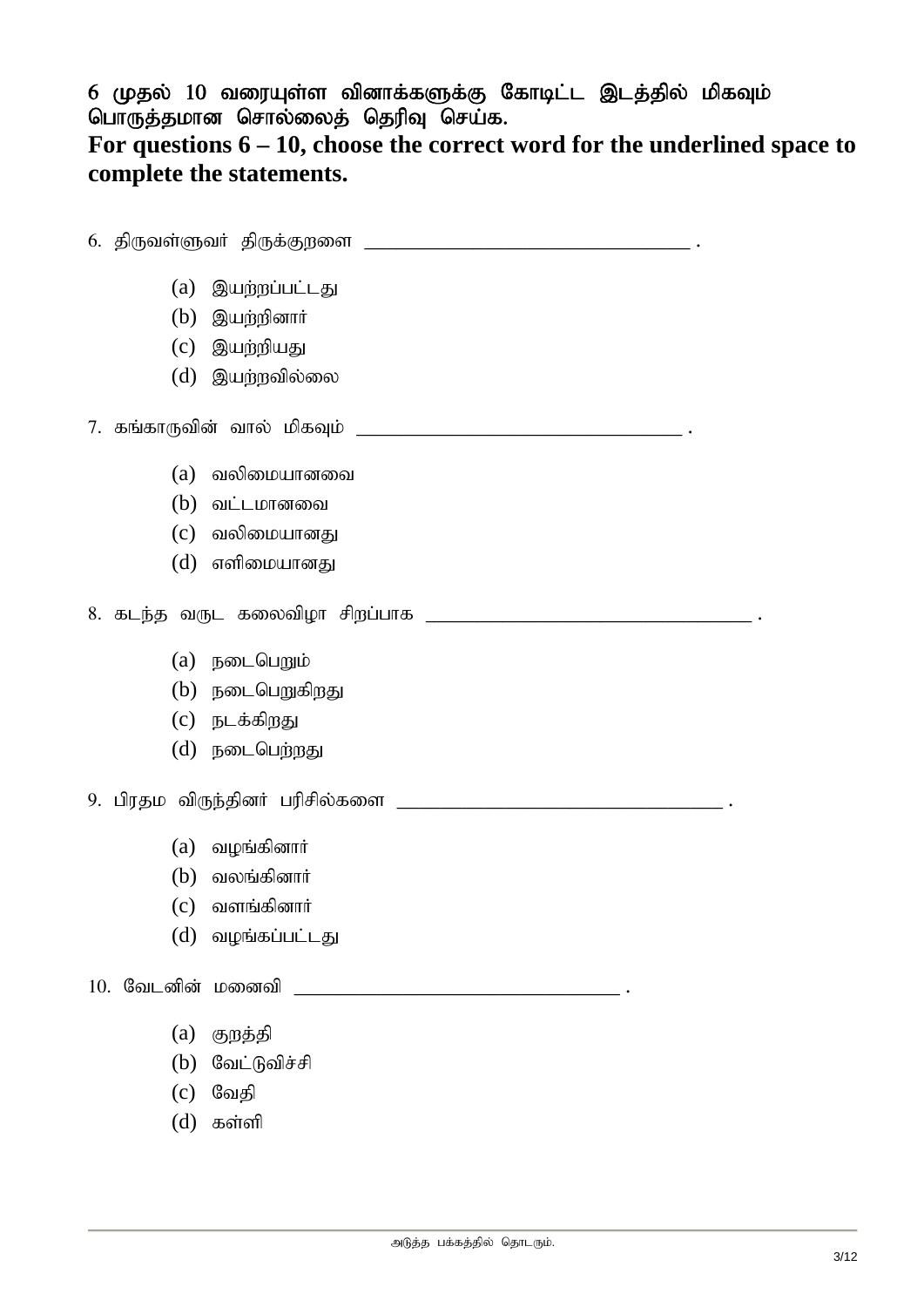11 முதல் 15 வரையுள்ள வினாக்களுக்கு தரப்பட்ட வசனத்தில் கோடிட்ட சொல்லிற்கான எதிர்ச் சொல்லை தெரிவு செய்க.

**For questions 11 – 15 choose the correct word that is opposite in meaning to the underlined word.** 

11. நீதிபதி **நீதி** வழங்கினார்.

- $(a)$   $\delta$ *f*i $\dot{\mathbf{u}}$
- $(b)$  அநீதி
- $(c)$  பதில்
- $(d)$  விடை
- 12. உழைப்பவன் **உயர்வு** அடைவான்.
	- $(a)$  காழ்வு
	- $(b)$  மேன்மை
	- $(c)$  கொடுமை
	- $(d)$  தீமை

13. பசுவைக் கண்ட கன்று **மகிழ்ச்சியில்** துள்ளியது.

- $(a)$  சந்தோஷத்தில்
- $(b)$  வியப்பில்
- $(c)$  கவலையில்
- $(d)$  பெருமிதத்தில்

14. நிகழ்ச்சி முடிவில் சபையோர் கரகோசம் செய்தனர்.

- $(a)$  இடையில்
- $(b)$  பாகியில்
- $(c)$  தொடக்கத்தில்
- $(d)$  இறுதியில்

#### 15. எமது தமிழ் மொழி பழமை வாய்ந்தது.

- $(a)$  இரசனை
- $(b)$  இனிமை
- $(c)$  அழகு
- $(d)$  புதுமை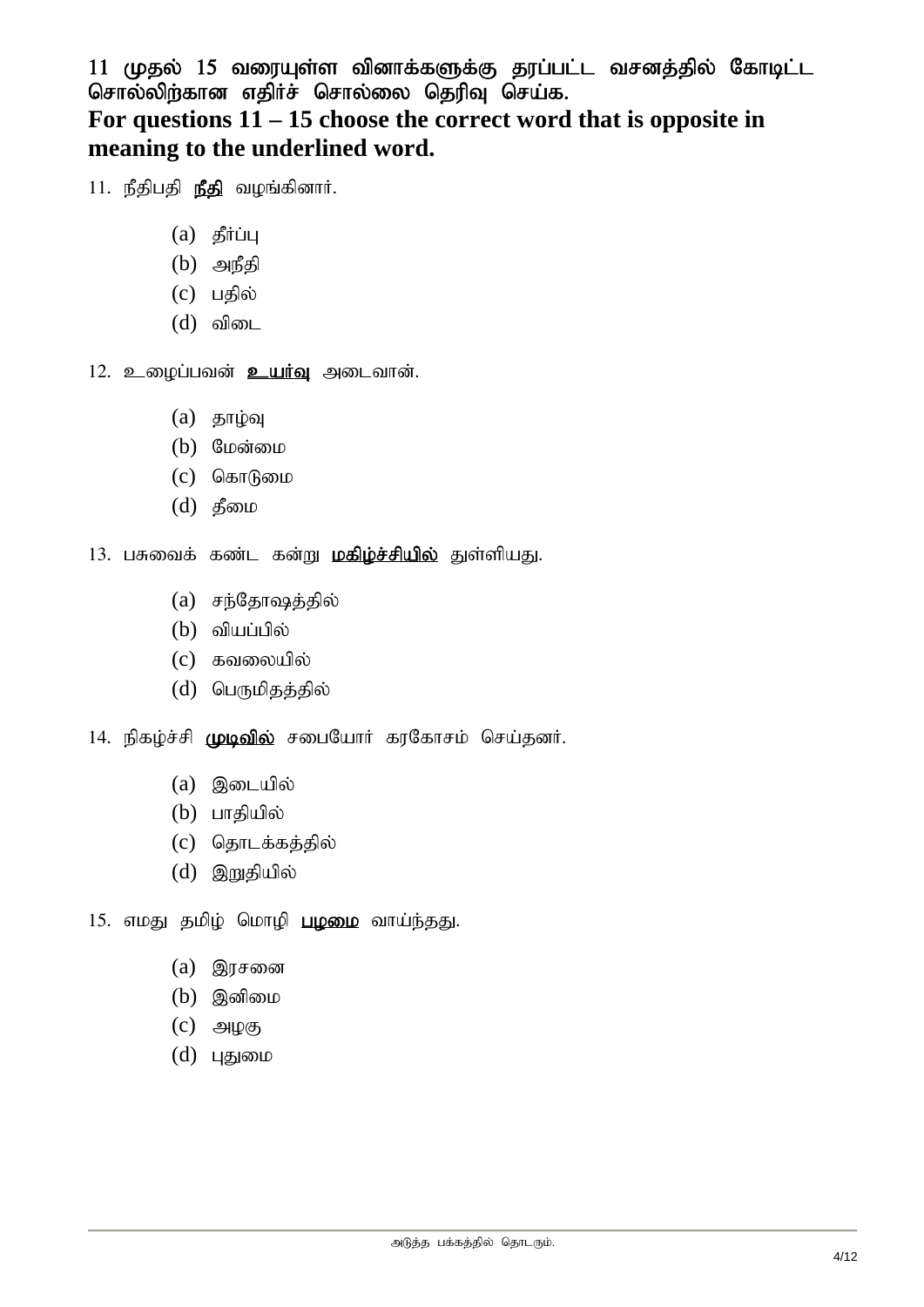### பின்வரும் பந்தியை வாசித்து 16 முதல் 20 வரையுள்ள வினாக்களுக்கு விடையளிக்கவும்.

### **Read the text below and answer the questions 16 – 20**

### தொண்டுகள்

கைம்மாறு எதையும் எதிர்பாராது செய்யும் பணி தொண்டு எனப்படும். தொண்டு செய்பவர் பிறரிடம் எதையும் எதிர்பார்த்தலாகாது. நாம் மற்றவர்களுக்குத் தொண்டு செய்தால் இறைவன் எமக்குத் துணை செய்வார். நாம் தொண்டுகளை விருப்புடன் செய்தல் வேண்டும். அதனால் எமக்கு மன நிறைவு ஏற்படும். ஏழைகளுக்கு உதவுதல், வயோதிபரைப் பேணுதல், நோயாளருக்கு உதவுதல், பொதுச் சொக்குக்களைப் பேணுதல் என்பவை சமூகத்தில் செய்யக்கூடிய தொண்டுகளாகும். இவற்றை விட எல்லோரிடமும் அன்பாக இருத்தல், பண்பாகப் பேசுதல், யாவரையும் மதித்தல், விட்டுக் கொடுத்தல், ஓற்றுமையாக வாழ்தல், உயிர்கள் மீது கருணை காட்டுதல் என்பவையும் நாம் செய்யக்கூடிய சிறந்த தொண்டுகள் ஆகும்.

 $16.$  தொண்டு செய்பவர் எவ்வாறு இருக்க வேண்டும்?

- $(a)$  மற்றவர்களிடம் ஏதாயினும் கேட்கவேண்டும்.
- $(b)$  மற்றவர்களிடம் எதையும் எதிர்பார்க்கக் கூடாது.
- $(c)$  ஒருவரையும் மதிக்கக் கூடாது.
- $(d)$  ஏமைகளுக்கு தொண்டு செய்யக் கூடாது.

17. நாம் சமூகத்தில் செய்யக்கூடிய தொண்டுகள்.

- $(a)$  ஏழைகளுக்கு உதவுதல்.
- $(b)$  வயோதிபரை பேணுதல்.
- $(c)$  நோயாளருக்கு உதவுதல்.
- $(d)$  இவை எல்லாம் சரி.

18. நாம் தொண்டுகள் செய்யும் போது

- $(a)$  விருப்பம் இல்லாமல் செய்ய வேண்டும்.
- $(b)$  சந்தோஷக்குடன் செய்யவேண்டும்.
- (c) கோபத்துடன் செய்யவேண்டும்.
- $(d)$  மற்றவர்களுக்கு சொல்லாமல் செய்யவேண்டும்.
- 19. உயிர்கள் மீது கருணை காட்டுதல் என்பது
	- $(a)$  துன்புறுத்தல்.
	- $(b)$  அடித்தல்.
	- $(c)$  இரக்கம் காட்டுதல்.
	- $(d)$  கோபப்படுகல்.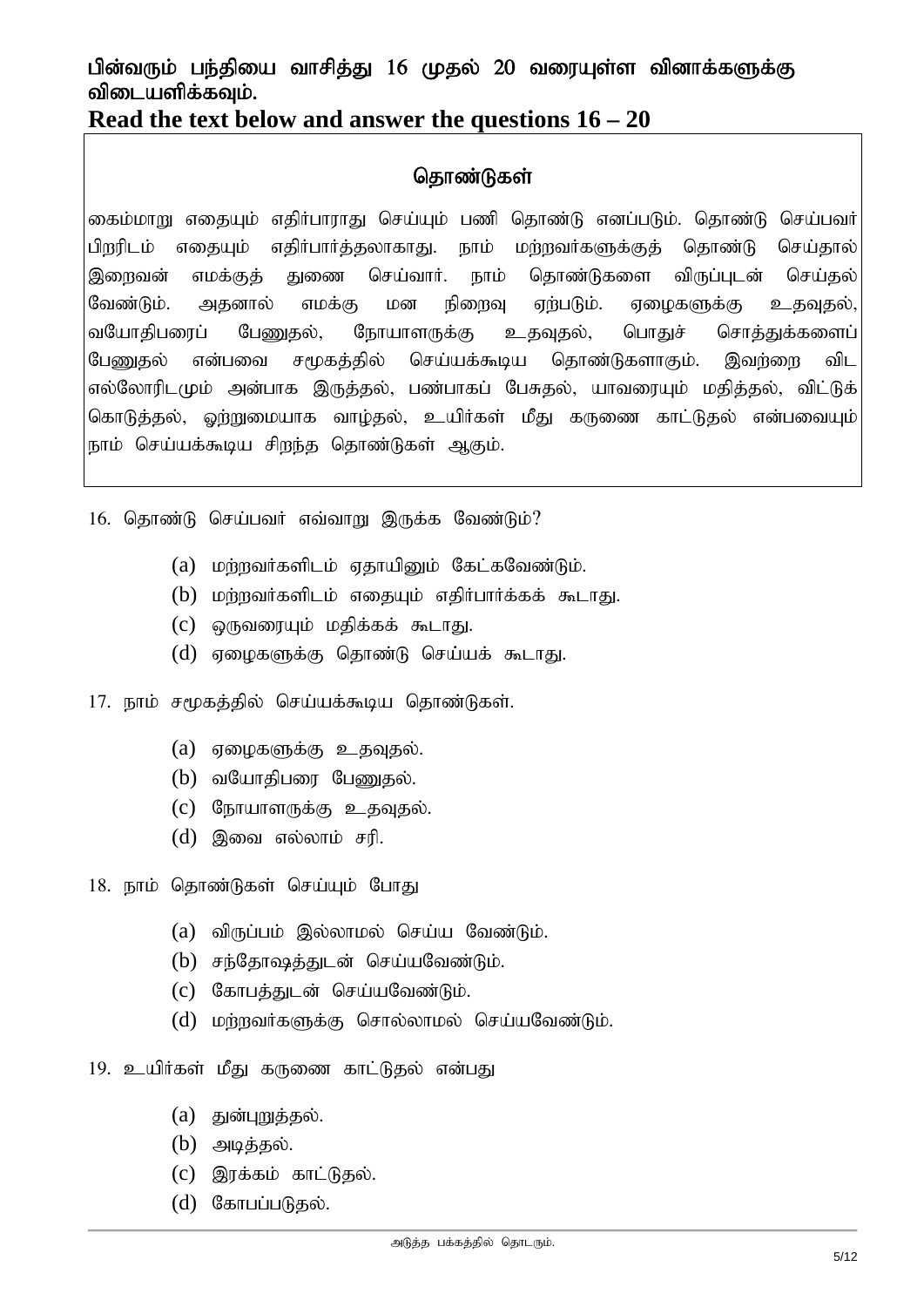20. நாம் தொண்டு செய்யும் போது

- $(a)$  வருத்தம் ஏற்படும்.
- $(b)$  மனநிறைவு ஏற்படும்.
- $(c)$  குழப்பம் ஏற்படும்.
- $(d)$  பயம் ஏற்படும்.

### $21$  (முதல்  $25$  வரையுள்ள வசனங்களில் கோடிட்ட சொல்லிற்கு ஒருமை சொல்லைத் தெரிவு செய்க. **For question 21 to 25 choose the correct word that is singular to the underlined word in the sentences.**

- $21.$  மாணவர்கள் வரிசையாக நின்றார்கள்.
	- $(a)$  சிறுவர்கள்
	- $(b)$  மாணவன்
	- $(c)$  சிறுமிகள்
	- $(d)$  பிள்ளைகள்
- 22. தமிழ் மொழியில் 247 **எழுத்துகள்** உள்ளன.
	- $(a)$  எண்
	- $(b)$  சொல்
	- $(c)$  எழுத்து
	- $(d)$  சொர்கள்
- 23. **அவர்கள்** பாடினார்கள்.
	- $(a)$  அவன்
	- $(b)$  அவைகள்
	- $(c)$  அது
	- $(d)$  அவை
- 24. புறாக்கள் **தாங்கின.** 
	- $(a)$  தூங்கியது
	- $(b)$  தூங்கும்
	- (c) தூங்குகின்றது
	- $(d)$  தூங்குபவை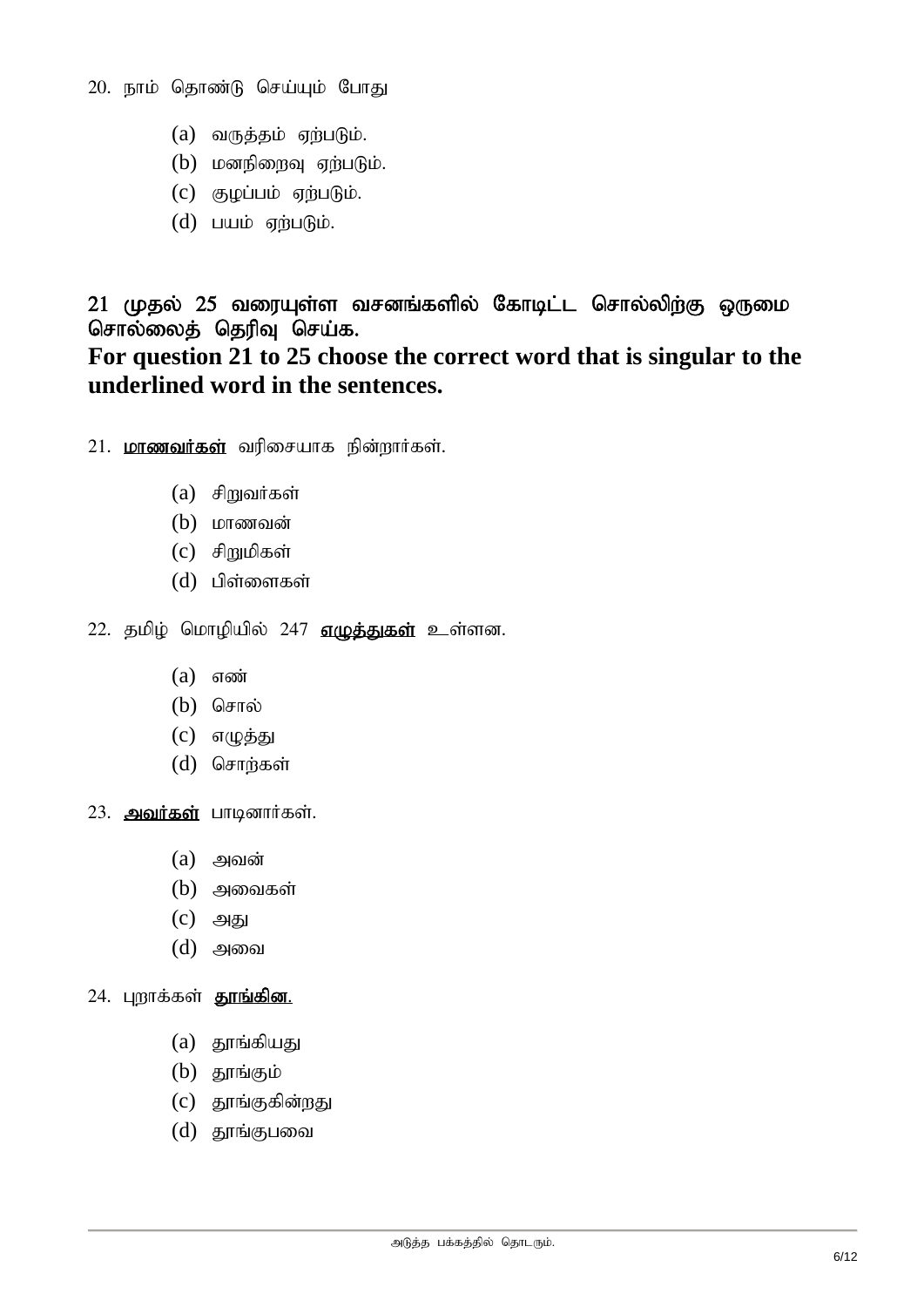- $(a)$  யாவை
- $(b)$  அவை
- $(c)$  எது
- $(d)$  எவர்

# 26 முதல் 28 வரையுள்ள வினாக்களுக்கு பின்வரும் சொற்களை சேர்த்து எழுதுக.

**Combine the given words for the questions 26 to 28.** 

- $26.$  ஐந்து  $+$  பத்து
	- $(a)$  ஐந்துபத்து
	- $(b)$   $\omega_{\text{H}}$
	- $(c)$  ஐம்பந்து
	- $(d)$  ஐந்துபத்துகள்
- $27.$  கடல்  $+$  கரை
	- $(a)$   $B$  $L$   $\dot{B}$  $B$  $S$  $I$  $J$  $J$
	- $(b)$   $b$ டக்கரை
	- $(c)$  கடல்கரை
	- $(d)$  கடர்கரை
- 28.  $(\mu \circ \pi + \sigma) \circ \mu$ 
	- $(a)$  ( $\mu$ ள்செடி
	- $(b)$  (pi  $\bigcirc$   $\bigcirc$   $\bigcirc$
	- $(c)$  ( $\mu$ ச்செடி
	- $(d)$  ( $\mu$ ள்ளுசெடி

 $29$  தொடக்கம்  $32$  வரையுள்ள வசனங்களில் உள்ள இடைவெளிக்கு மிகவும் பொருத்தமான சொல்லைத் தெரிவு செய்க. **For questions 29 to 32 choose the most appropriate word for the underlined space to complete the statements.** 

29. Nfhopf;Ff; FQ;R Nghy; rpq;fj;jpw;F \_\_\_\_\_\_\_\_\_\_\_\_\_\_\_\_\_\_\_\_\_\_\_\_\_\_\_ .

- $(a)$  குஞ்சு
- $(b)$  பிள்ளை
- $(c)$  (5 $L \downarrow Q$
- $(d)$  கன்று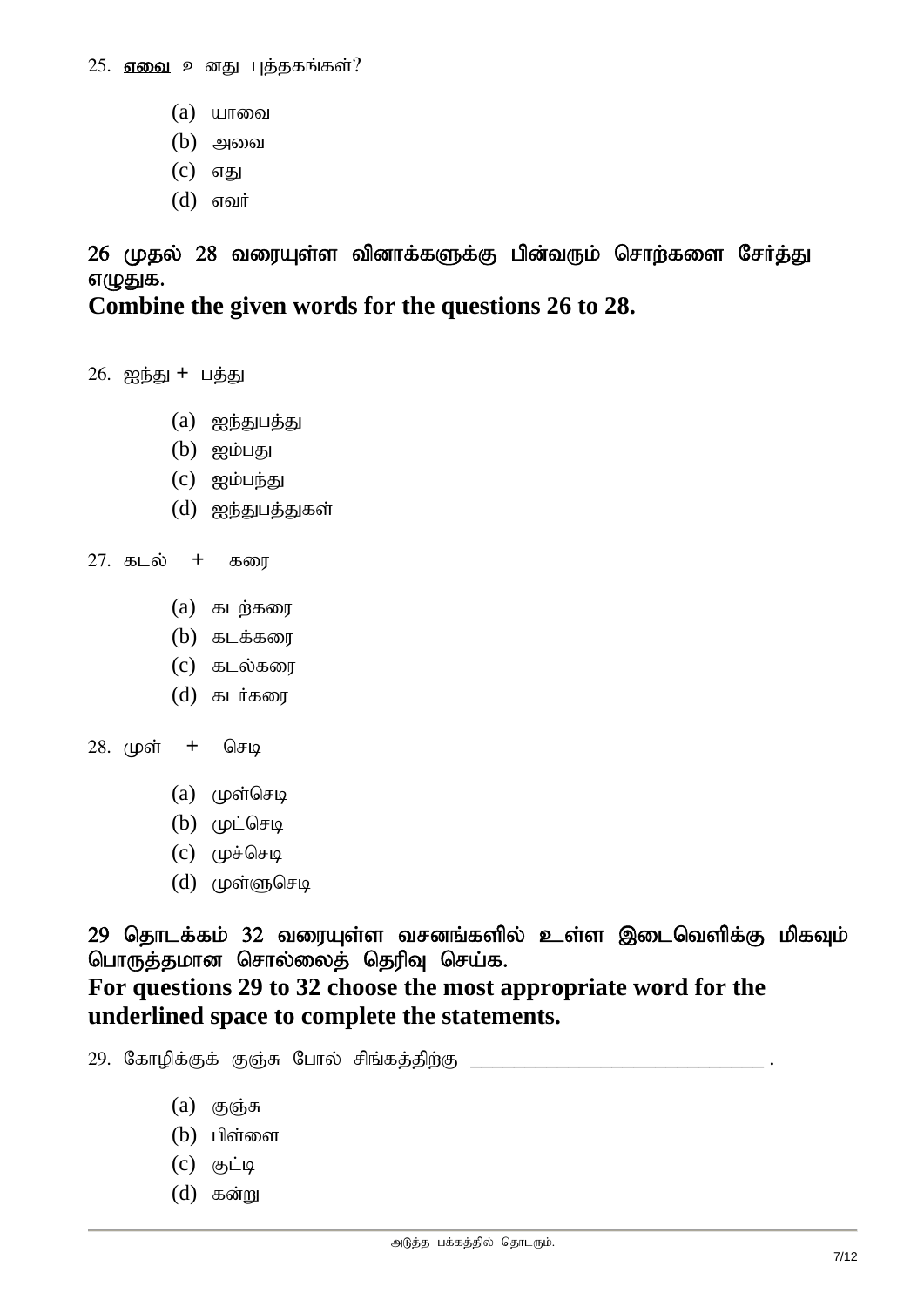- $(a)$   $L\n$
- $(b)$  சுத்தும்
- $(c)$  <u>உறு</u>மும்
- $(d)$  அகவும்

31. கடிதம் கொடுப்பவர்

- $(a)$  ஆசிரியர்
- $(b)$  காவலர்
- $(c)$  நடிகர்
- $(d)$  தபால்காரர்

| 32 | கூ | ות״<br>___ | പ്രഖങ്ങന്ദ്ര | கோ | வெ<br>~* |  | மணம | 6) |
|----|----|------------|--------------|----|----------|--|-----|----|
|----|----|------------|--------------|----|----------|--|-----|----|

- $(a)$  கணீர் கணீரென்று
- $(b)$  கிசு கிசுவென்று
- $(c)$  கம கமவென்று
- $(d)$  கலீர் கலீரென்று

# 33 முதல் 35 வரையுள்ள வினாக்களுக்கு மிகவும் பொருத்தமான விடையை தெரிவு செய்க.

### **For questions 33 to 35 choose the most appropriate answer.**

- 33. "திருக்குறளை" இயற்றியவர்.
	- $(a)$  சுப்பிரமணிய பாரதியார்
	- $(b)$  திருவள்ளுவர்
	- $(c)$   $\delta$ <sub>5</sub> $\mu$  $\beta$  $\mu$
	- $(d)$  இளங்கோ அடிகள்
- 34. "இராமாயணத்தை" எழுதியவர்.
	- $(a)$  திருவள்ளுவர்
	- $(b)$  சுப்பிரமணிய பாரதியார்
	- $(c)$  இளங்கோ அடிகள்
	- $(d)$   $\delta$  abunt
- 35. குற்றம் புரிந்தவர்.
	- $(a)$  நீதிபதி
	- $(b)$  குற்றவாளி
	- $(c)$  நிரபராதி
	- $(d)$  கடனாளி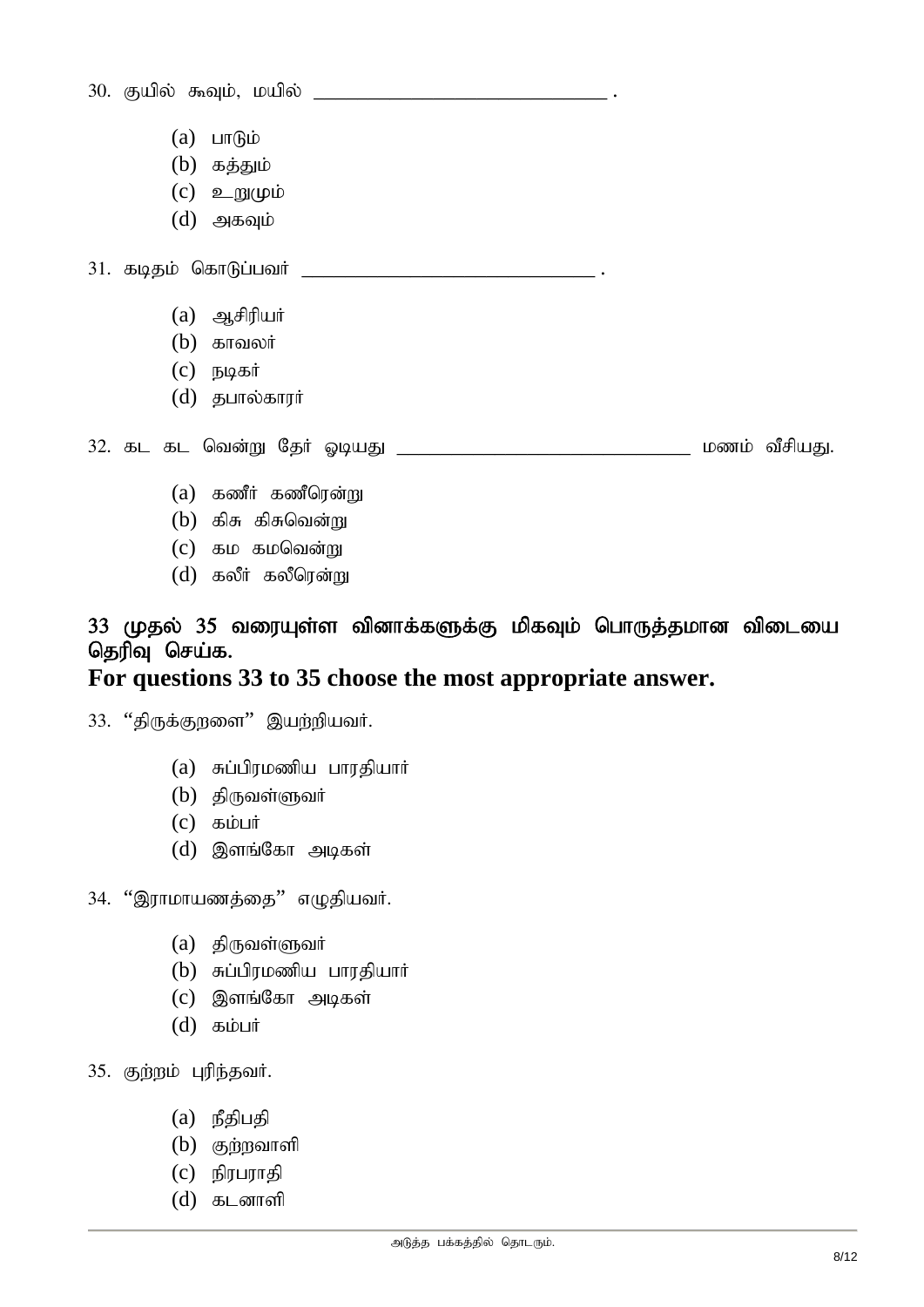### 36 தொடக்கம் 38 வரையுள்ள வினாக்களுக்கு சரியான வாக்கியத்தை தெரிவு செய்க. **For questions 36 to 38 choose the right sentence arranged in the best**

### **way.**

#### 36.

- $(a)$  முன்னறி தெய்வம் அன்னையும் பிதாவும்
- $(b)$  அன்னையும் பிதாவும் முன்னறி தெய்வம்
- (c) தெய்வம் முன்னறி அன்னையும் பிதாவும்
- $(d)$  பிதாவும் தெய்வம் அன்னையும் முன்னறி

#### 37.

- $(a)$  (முகத்தில் தெரியும் அழகு அகத்தின்
- $(b)$  தெரியும் முகத்தில் அகத்தின் அழகு
- $(c)$  அகத்தின் அழகு முகத்தில் தெரியும்
- $(d)$  அழகு தெரியும் அகத்தின் முகத்தில்

#### 38.

- $(a)$  இளமையில் கல்வி சிலையில் எழுத்து
- $(b)$  கல்வி எழுத்து சிலையில் இளமையில்
- $(c)$  சிலையில் எழுத்து இளமையில் கல்வி
- $(d)$  எழுத்து இளமையில் கல்வி சிலையில்

### 39 தொடக்கம் 40 வரையுள்ள வினாக்களுக்கு சரியான சொல்லைத் தெரிவு செய்க.

# **For questions 39 to 40 choose the correct word.**

| 39.                                           | பெய்ததால் குளம் நிரம்பியது. |               |
|-----------------------------------------------|-----------------------------|---------------|
| (a)<br>முலை                                   |                             |               |
| (b)<br>மழை                                    |                             |               |
| (c)<br>மளை                                    |                             |               |
| $(d)$ மழலை                                    |                             |               |
| 40. யானை மிகுந்த<br>(a)<br>பழம்<br>$(b)$ பலம் |                             | உடைய மிருகம். |
| $(c)$ பளம்                                    |                             |               |
| (d)<br>பவளம்                                  |                             |               |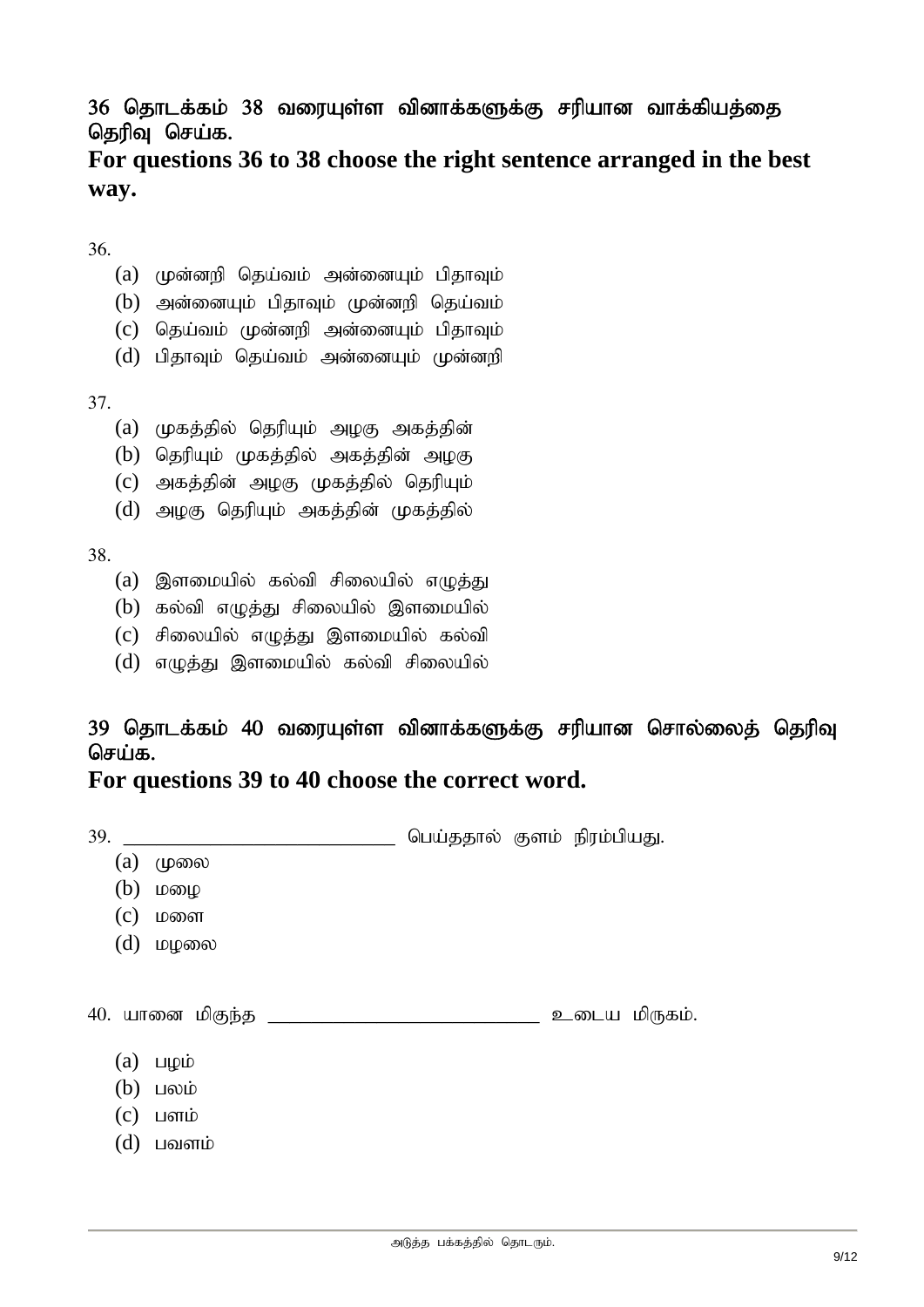## 41 முதல் 45 வரையுள்ள வினாக்களில் கோடிட்ட சொல்லுக்குப் பொருத்தமான சொல்லைத் தெரிவு செய்க.

### **For questions 41 to 45 choose the most appropriate answers.**

- 41. **மன்னன்** அரச சபையில் வீற்றிருந்தான்.
	- $(a)$   $\sigma$ <sub>5</sub> $\sigma$ <sub>50</sub> $\sigma$ <sub>50</sub> $\sigma$ <sub>50</sub> $\sigma$ <sub>50</sub> $\sigma$ <sub>50</sub> $\sigma$ <sub>50</sub> $\sigma$ <sub>50</sub> $\sigma$ <sub>50</sub> $\sigma$ <sub>50</sub> $\sigma$ <sub>50</sub> $\sigma$ <sub>50</sub> $\sigma$ <sub>50</sub> $\sigma$ <sub>50</sub> $\sigma$ <sub>50</sub> $\sigma$ <sub>50</sub> $\sigma$ <sub>50</sub> $\sigma$ <sub>50</sub> $\sigma$ <sub>50</sub> $\sigma$ <sub>50</sub> $\sigma$ <sub>50</sub> $\sigma$ <sub>50</sub> $\sigma$ <sub>50</sub> $\sigma$ <sub>50</sub> $\sigma$ <sub>50</sub> $\sigma$ <sub>50</sub> $\sigma$ <sub>50</sub>
	- $(b)$  வேந்தன்
	- $(c)$  காவலன்
	- $(d)$  தளபதி
- $42.$  காடு முழுவதும் தீ பரவியது.
	- $(a)$   $\mathbb{G}_{\mathbb{D}}$   $\mathbb{G}_{\mathbb{D}}$   $\mathbb{D}_{\mathbb{L}}$
	- $(b)$  காற்று
	- $(c)$   $logmin$
	- $(d)$   $\mathbb{f}$ fr

#### $43.$  குழலி புன்னகை பரிந்தாள்.

- $(a)$  சிரித்தாள்
- $(b)$  அழுதாள்
- $(c)$  பயந்தாள்
- $(d)$  போர் புரிந்தாள்

44. **நூலகம்** எரிந்தது.

- $(a)$  பேனைகள் வைக்கப்படும் இடம்
- $(b)$  புத்தகங்கள் வைக்கப்படும் இடம்
- $(c)$  கடிதங்கள் வைக்கப்படும் இடம்
- $(d)$  பத்திரங்கள் வைக்கப்படும் இடம்

#### $45.$  வைகளைக் துயில் எழு.

- $(a)$  அந்தி நேரம்
- $(b)$  அதிகாலை நேரம்
- $(c)$  மாலை நேரம்
- $(d)$  இரவு நேரம்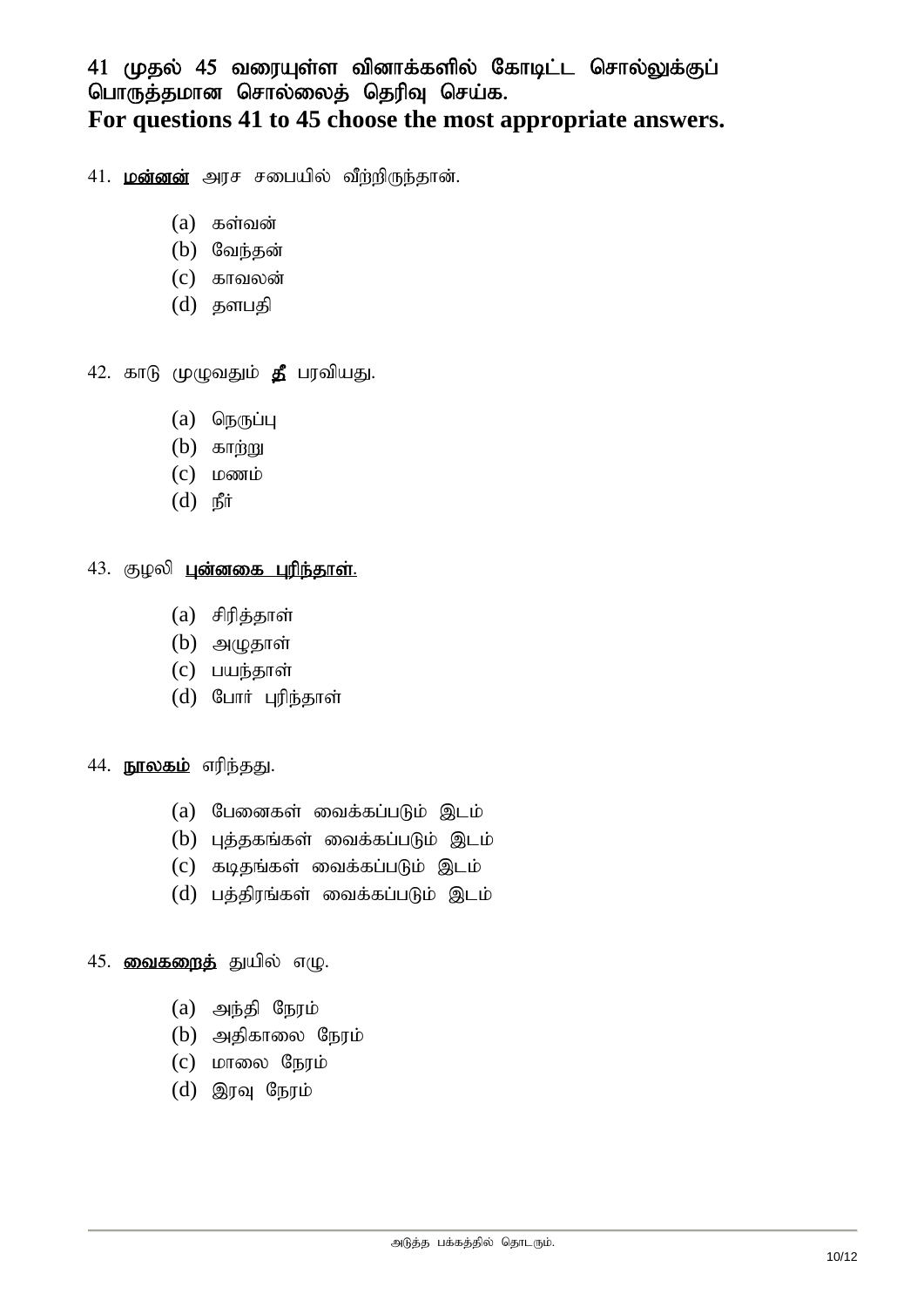46 (முதல் 50 வரையுள்ள வினாக்களுக்கு பின்வரும் பாட்டை வாசித்து விடை எழுதுக.

**Read the following poem and answer the questions 46 to 50.** 

i) பொய் சொல்லக் கூடாது பாப்பா – என்றும் புறஞ்சொல்ல லாகாது பாப்பா! தெய்வம் நமக்கு துணை பாப்பா – ஒரு தீங்குவர மாட்டாது பாப்பா!

### ii)

பாதகஞ் செய்பவரைக் கண்டால் - நாம் பயங்கொள்ளல் ஆகாது பாப்பா! மோதி மிதித்துவிடு பாப்பா – அவர் (மகத்தில் உமிழிந்துவிடு பாப்பா!

### iii)

சோம்பல் மிகக்கெடுகி பாப்பா – காய் சொன்ன சொல்லைத் தட்டாதே பாப்பா! தேம்பி அழுங்குழந்தை — நீ<br>கிடங்கொண்டு போராடு பாப்பா! - மகாகவி சுப்பிரமணிய பாரதியார்

46. மேற்கூறிய பாடலை எமக்கு தந்தவர்.

- $(a)$  பாரதிதாசன்
- $(b)$  இளங்கோ அடிகள்
- $(c)$  சுப்பிரமணிய பாரதியார்
- $(d)$  கம்பன்

47. பார் நமக்கு துணையாக இருப்பார் என்று கவிஞர் கூறுகின்றார்.

- $(a)$   $\leftrightarrow$
- $(b)$  பெற்றோர்
- $(c)$  தெய்வம்
- $(d)$  ஆசிரியர்

48. நாம் தவிர்க்க வேண்டிய இரு குணங்கள்.

- (a) பொய்சொல்லக் கூடாது, புறஞ்சொல்லல் ஆகாது.
- $(b)$  மெய் சொல்லக் கூடாது.
- $(c)$  நேர்மையாக நடக்கக் கூடாது.
- $(d)$  மற்றவர்களை பற்றி கூடாமல் கதைக்க வேண்டும்.